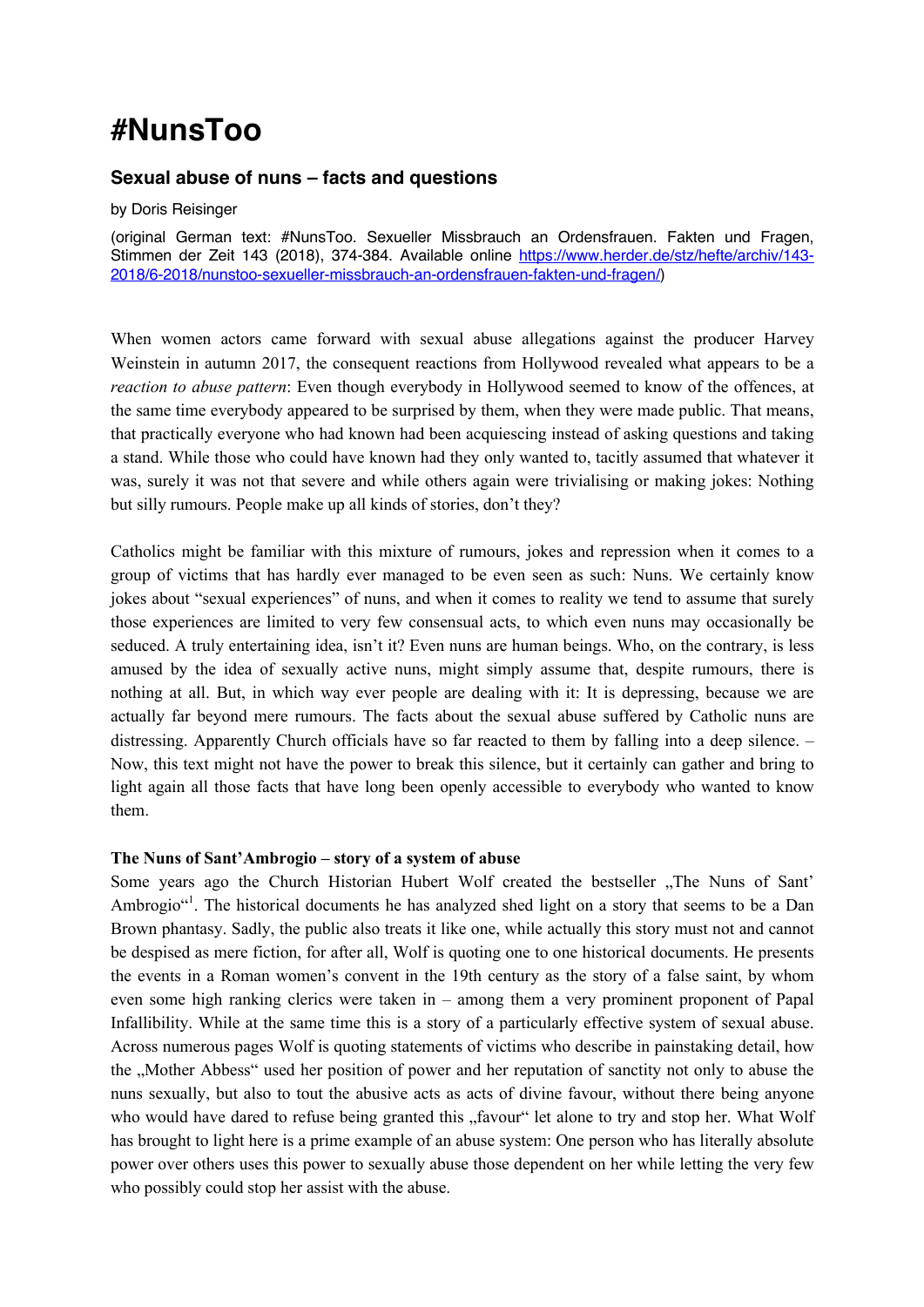It is therefore all the more surprising that the abused women are hardly seen as victims in the reception of the book. Although Wolf himself uses the term "sexual abuse", some feel pressed to make an objection that the critic of the *Neue Zürcher Zeitung* phrases as follows: "Whether the expressions 'sexual abuse' and 'lesbian sexuality' do justice to the feeling and thinking of nuns who grew up in the first half of the 19th century in the simplest rural conditions remains to be seen."<sup>2</sup> Now, it is very well possible, that those victims did not see themselves as victims. After all, they were convinced to be granted divine favours – just as a young actress may see her encounter with an influential producer as a special favour. Moreover, novices in the 19th century were probably not aware of their right to personal and sexual self-determination, nor of the terms necessary for naming the injustice they had experienced. Surely there were hardly any terms such as "sexual abuse" or "abusive behaviour" in the 19th century. As a matter of fact such terms are of central importance, especially for victims, not only to express what they have experienced, but first and foremost to understand it themselves. As a result of lacking that kind of concepts the nuns of Sant' Ambrogio had hardly a chance to understand what injustice was done to them. But to conclude from this lack of awareness on the part of the victims that what these women have experienced would not have been an abuse would mean to declare abuse harmless as long as the abused are not aware of the injustice done to them. It would be playing into the hands of the perpetrators, whose strategy is precisely to persuade their victims that the abuse is not an abuse at all, but something quite normal, if not even some kind of divine favour. Too much understanding of a different time or culture, in which abuse appears supposedly normal, is prohibited at the latest when it is an abuse closer to our time and culture than we could wish for.

There may be Catholics who tend to despise the abuse suffered by the nuns of Sant' Ambrogio as something that happened a long time ago: Surely, that kind of abuse may have existed in the past and that may still frighten us today, its existence must of course be acknowledged somehow and in one way or the other it may have to be worked through, but otherwise it no longer puts pressure on us to act, because the perpetrators and victims of that time are no longer among us… Whoever tends to think this way is mistaken. It has principally become impossible to assume that such assaults are a thing of the past, as anyone who wants to see it knows that there are still perpetrators and victims of sexual abuse in our convents and religious institutes today.

#### **Maura O'Donohue's reports to Rome**

Anyone who has lived on the African continent for a while, or who has studied or taught theology in Rome over the past twenty years, is probably familiar with insinuating jokes about African monasteries, priests and nuns, about their abundance of children and their contraceptive problems. The fact that these jokes are pushed aside with a wink doesn't make it any better, on the contrary: In view of the long known facts, it seems completely incomprehensible that no one in the Church seems seriously interested in the suffering of the women concerned, who have put themselves at the service of the Church. And it is simply incomprehensible and outrageous that this problem is still perceived as purely African and not to be taken too seriously.

It is not the case that the competent church leaders, especially the Congregation for Institutes of Consecrated Life in Rome, are not aware of the cases. It just doesn't seem like anything is being done about it. This becomes particularly clear when one considers the discrepancy that exists between the extent of the incidents that have become known and the official ecclesial response to these cases. Besides Marie McDonald from the *Missionaries of Our Lady of Africa* and the Benedictine Esther Fangman, it was above all Maura O'Donohue from the *Medical Missionaries of Mary* who reported the problem in the 1990s.<sup>3</sup> The American religious and development worker lived for years in various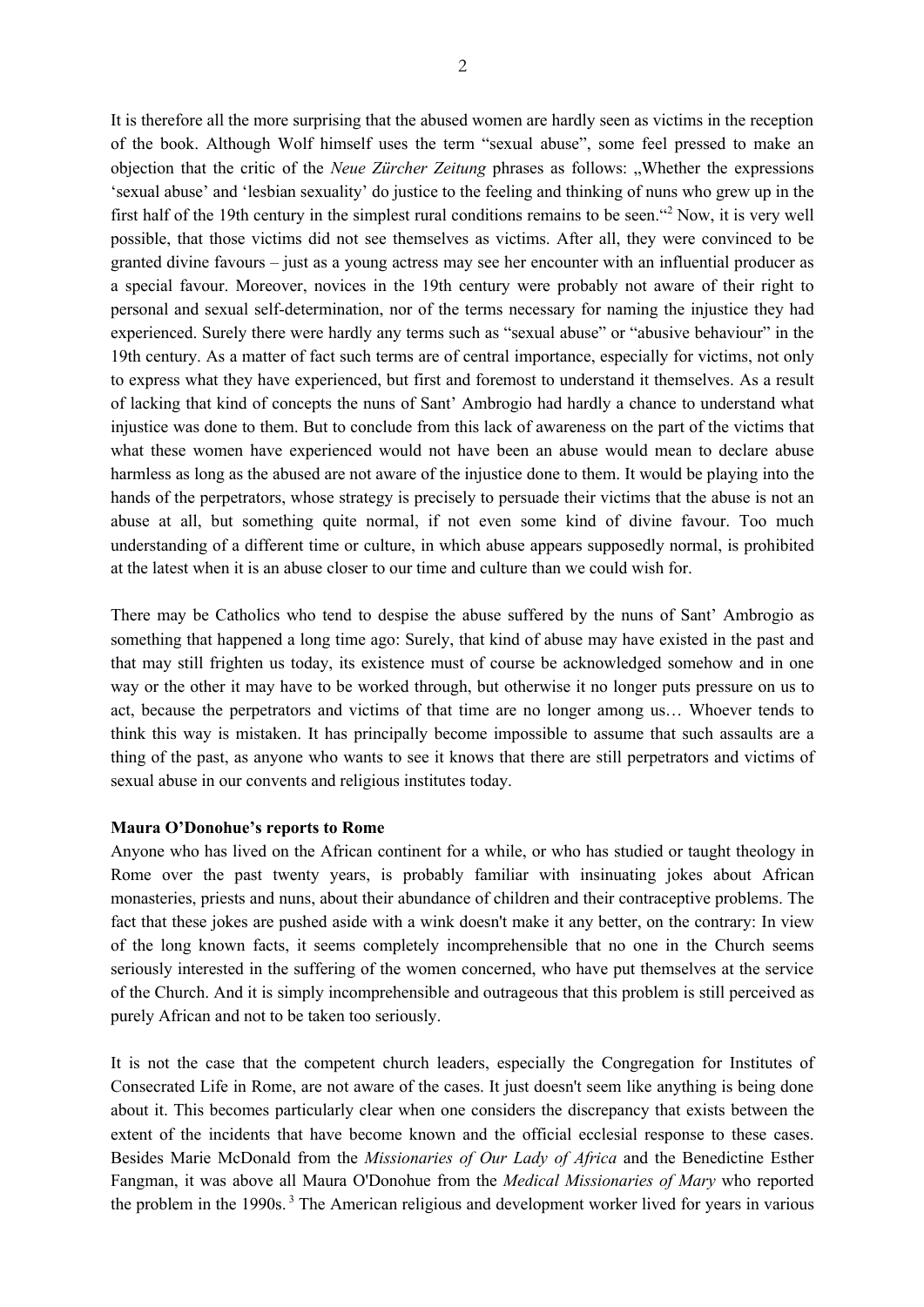African countries and during this time was repeatedly confronted with cases in which religious women were abused by priests. The sheer number and severity of the cases finally prompted her to send comprehensive documentation to Rome. In 1995, her report, together with those of others, was sent to the then Chairman of the Congregation for Institutes of Consecrated Life, Eduardo Martínez Somalo.

These reports speak of widespread abuses of religious women by priests. <sup>4</sup> Priests feared that prostitutes and other sexually active women might be infected with AIDS and would therefore regard sisters as "safe" sexual partners. It is said to have happened that "a superior of a community of sisters" in one country was approached by priests requesting that sisters would be made available to them for sexual favors. When the superior refused, the priests explained that they would otherwise be obliged to go to the village to find women, and might thus get AIDS". <sup>5</sup> Priests would force sexual contact, for instance in exchange for letters of recommendation on which the sisters would depend.<sup>6</sup> In one case, 29 nuns of the same community in Malawi would have become pregnant by diocesan priests. When the Superior complained to the Bishop, she was removed.

In many cases in which sisters would have become pregnant, priests would have received mild admonitions, while the pregnant women had to leave their communities, which often brought them into extreme distress. A disgrace to their families, abandoned by their communities, some - then single mothers - were forced to enter into marriage as second or third women or to prostitute themselves to ensure their own survival and that of their child, exposing themselves to the additional risk of infection with AIDS.<sup>7</sup> The most shocking cases are those in which forced abortions have occurred or nuns died. O'Donohue reports about a case in which a priest had taken a young religious woman who had become pregnant by him to a hospital for abortion. The woman died during the procedure. The very same priest who had abused her and forced her to abortion subsequently held Requiem Mass for her.<sup>8</sup>

What was the official reaction to these reports? At first both remained secret - the reports as well as possible reactions of the Congregation for Institutes of Consecrated Life. Only when the reports became public in 2001 and were taken up by the *National Catholic Reporter* and the *New York Times*, among others, the then Vatican press spokesman, Joaquín Navarro-Valls, made a statement that can be summarized as follows: He acknowledged that these cases were known in Rome. However, the problem would be limited to a small geographical area. Work would be done to improve training and solve individual cases. Nor should the heroic faith of the great majority of religious be forgotten.<sup>9</sup> It appears that much more has not happened since then than the publication of this statement.

Although the current rumours and jokes about African monasteries show that this communication strategy, namely the talk of a "small geographical space", seems to have worked, there is not much to suggest that Navarro-Valls might have been right in claiming the local confinement of the phenomenon. Firstly, his statement does not provide any evidence to support this claim, and secondly, the reports mention incidents in twenty-three countries, including Italy, Ireland, the Philippines, India, Brazil and the United States.<sup>10</sup>

#### **An US survey reveals shocking findings**

Navarro-Valls could have known of a study carried out a few years earlier in the United States. The starting point of the study was everyday clinical life: American psychologists who were familiar with the traumas of sexually abused nuns decided in the mid-1990s to address the subject systematically. Because the literature on such cases was extremely meagre - not to say non-existent - they themselves initiated an investigation on the subject.<sup>11</sup> They interviewed 578 religious from three different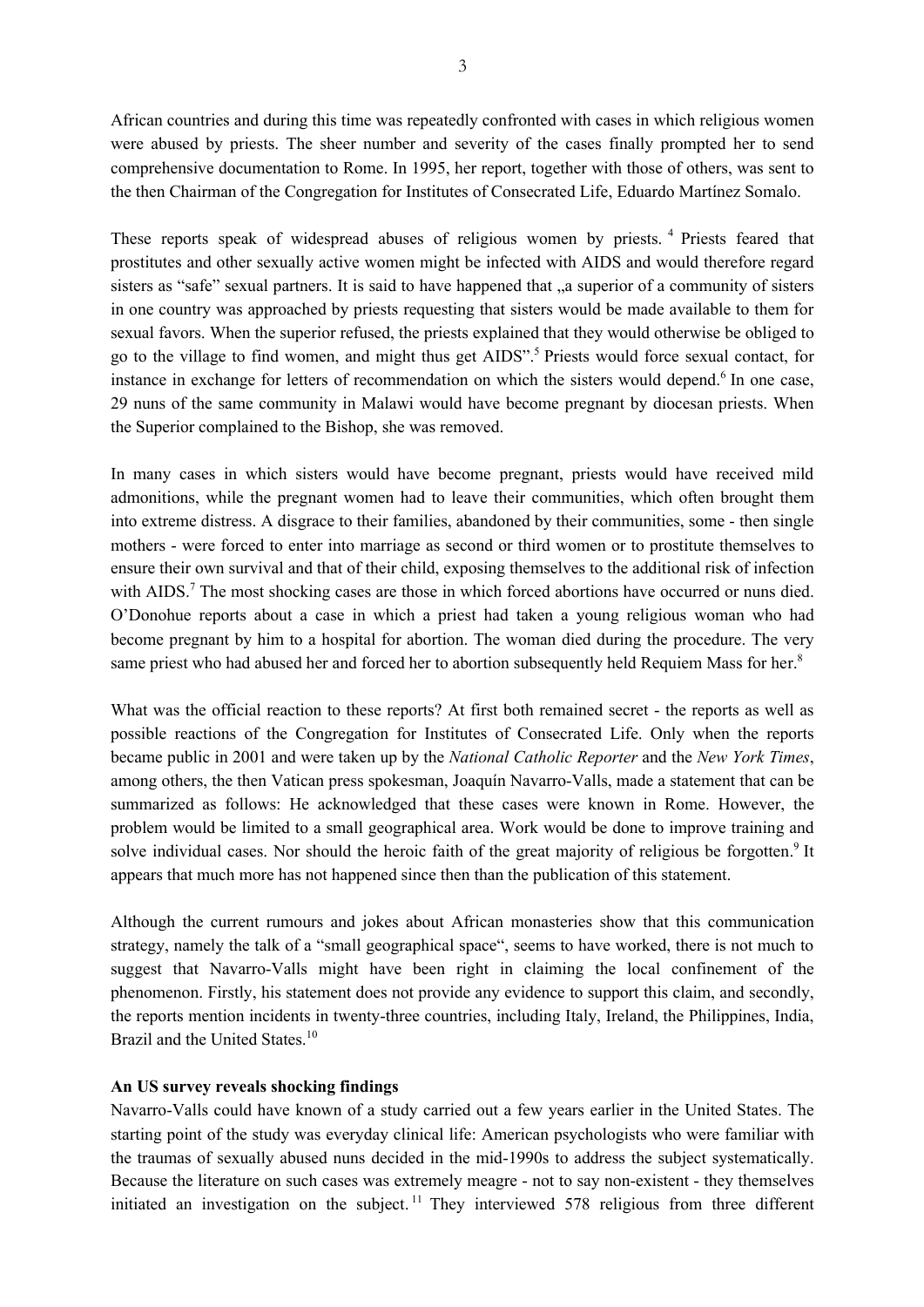institutes in the USA. As a result, sexual abuse proved frighteningly normal. Of the women surveyed, 39.9 percent said they had experienced sexual abuse. 29.3 percent said they had been sexually abused while in the community. In 39 percent of all reported cases, genital sexual contact was observed.<sup>12</sup>

The most common form of abuse was sexual exploitation / sexual coercion. It is defined by the fact that an imbalance of power in a professional relationship is exploited by the professional, who would actually be obliged to professional distance, to approach the person entrusted to him sexually. Due to the existing power imbalance and the role of the professional part, there can be no consensual sexual contacts in such relationships: "Sexual exploitation is best defined in the context of a violation of professional ethics. It occurs when a person in power takes advantage of the dependence and vulnerability of a "client". [...] It is always the responsibility of the person in power to avoid sexual behavior in these relationships because: (a) it is a violation of role expectations; (b) it is a misuse of authority and power; (c) it takes advantage of vulnerability and dependence; and (d) meaningful consent is impossible, since consent to sexual activity can only occur in an atmosphere of mutuality and equality<sup>"13</sup> This implies that: "Exploitation occurs whether or not the client believes that she or be is voluntarily entering a sexual relationship with the professional. <sup>414</sup> Two circumstances led the victims to believe in many cases that they had actually agreed to the actions: That the priest broke his own promise of celibacy created for the sisters an illusion of eye level between them and the respective perpetrator. On the other hand, in many cases the perpetrators built up the impression of a special, God-pleasing love relationship. Many victims realize only late that they were exploited and abused, for example when the supposedly loving person put aside their friendly face, did not accept a "no" from the victim or indifferently or violently overcame the victim's needs and fears and the power imbalance became fully felt again as a result. A key experience for many seemed to be the realization that the same perpetrator also had sexual relations with other sisters.

As mentioned before, there were also female perpetrators: About 13 percent of those questioned said they had experienced sexual exploitation or harassment by a fellow sister. <sup>15</sup> In the vast majority of cases, however, the perpetrators were male and clerics. Mostly they were the confessors and spiritual leaders of their victims. As consequences of the experiences of abuse, the victims name feelings of guilt and shame, a disturbed relationship with God, depression and even suicidal thoughts.

| <b>Sexual exploitation sequelae</b> | In the past | Currently | Wilcoxon Z |
|-------------------------------------|-------------|-----------|------------|
| Anger                               | 56.0        | 44.7      | $-1.9$     |
| Shame or embarrassment              | 78.0        | 44.0      | $-5.2***$  |
| Anxiety                             | 75.2        | 19.9      | $-7.8***$  |
| Confusion                           | 77.3        | 19.1      | $-7.8***$  |
| Depression                          | 42.6        | 15.6      | $-4.7***$  |
| Difficulty imagining God as Father  | 19.1        | 14.9      | $-1.2$     |
| Difficulty praying                  | 45.4        | 14.2      | $-5.5***$  |
| Self-blame for the exploitation     | 36.2        | 9.2       | $-4.8***$  |
| Relationship with God disrupted     | 36.9        | 9.2       | $-5.2***$  |
| Considered leaving religious life   | 28.4        | 7.1       | $-4.4***$  |
| Difficulty sleeping                 | 38.3        | 7.1       | $-5.8***$  |
| Considered leaving the Church       | 7.8         | 5.0       | $-1.5$     |
| Difficulty working or concentrating | 48.9        | 5.0       | $-6.8***$  |
| Felt that God was punishing you     | 7.8         | 2.1       | $-2.2*$    |
| Suicidal thoughts                   | 9.9         | 2.1       | $-2.9**$   |
| Felt as if you wanted to die        | 9.9         | 1.4       | $-2.8**$   |
| Attempted suicide                   | 3.5         | 0.0       | $-2.0*$    |

Past and Current Sequelae of Sexual Exploitation<sup>16</sup>

Note: Values are percentages based on  $N = 141$  (missing = 5)

 $*_{p<0.05}$ .  $*_{p<0.01}$ .  $*_{p<0.001}$ .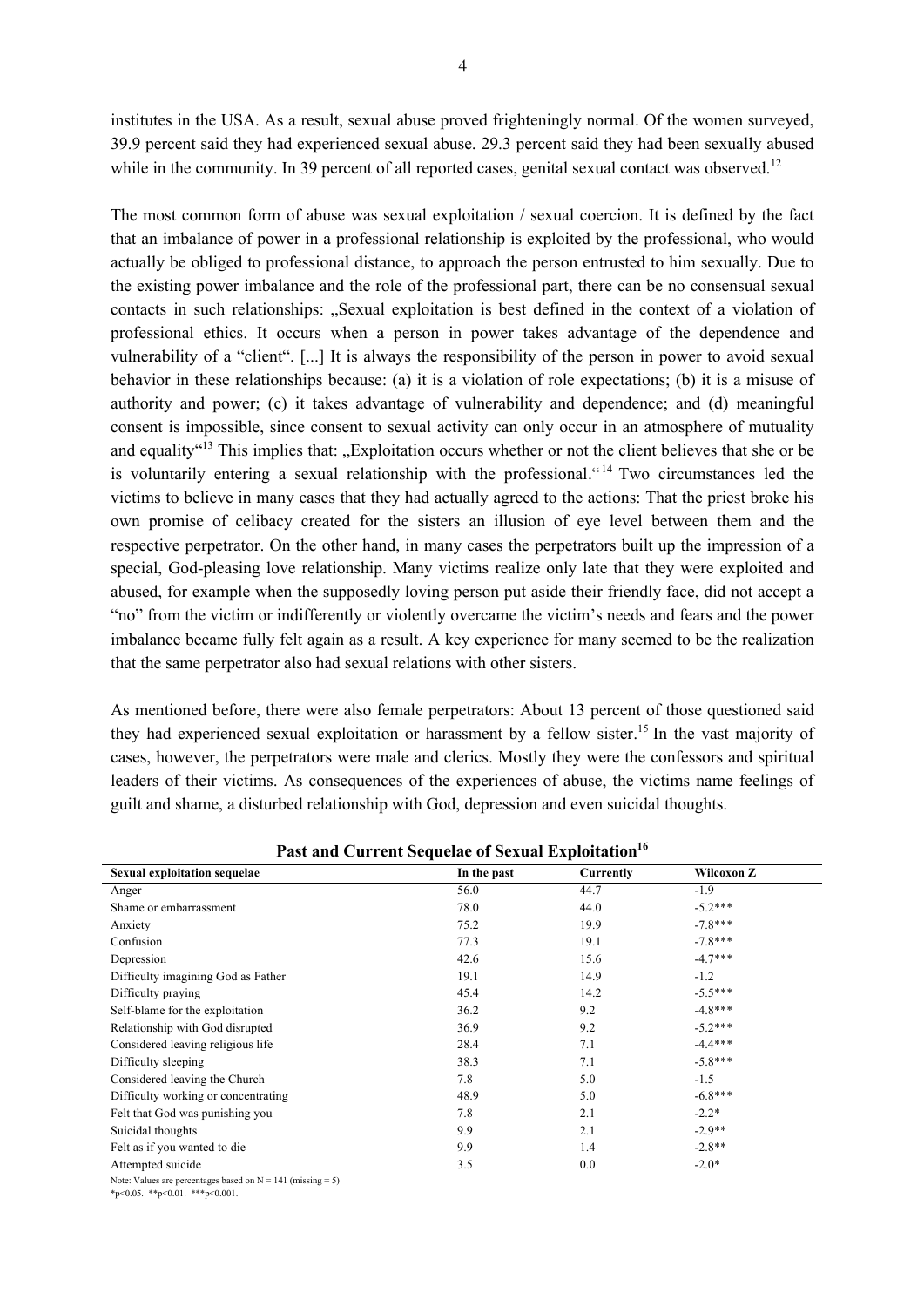Two American journals reported on the study: A summary of the results was published in the *Review for Religious* in the summer of 1998 and in the *Review of Religious Research* in December of the same year. What were the consequences? What has happened since then? A newspaper report quotes one of the researchers who says he had to agree not to issue a press release about the study because the Leadership Conference of Women Religious (LCWR) was concerned that the data could be sensationalistically exploited. The head of research had the impression that they preferred not to wash their dirty laundry in public. <sup>17</sup> Official reactions to the study do not seem to have been given by the LCWR or individual institutes in the past twenty years.

#### **Recent cases**

Sadly, there have also been cases in the recent past. The Korea Times recently reported a case from 2011 that became known to the public in February 2018. The Korean nun Kim Min-kyung was molested during a mission in Sudan by Han Man-sam, a Korean diocesan priest. While they were in Sudan, "she had to stay up all night fearing that Han would break into her room and rape her. She said Han pounded on her door for hours into the dawn. On one day, he broke the lock and came into her room saying, 'I cannot control my body, so you should help me.' Kim said she barely managed to escape from the room." Although the nun turned to two other priests who were there for help, they did nothing. Meanwhile, however, Han has been suspended.<sup>18</sup>

But there are also prominent recent cases from Europe, such as that of the founder of *Saint Jean*, Marie-Dominique Philippe. He developed a spirituality of spiritual love (*l'amour d'amitié*), which he (and probably also other fathers of the same community)<sup>19</sup> used to approach young sisters and other young women sexually.<sup>20</sup> Another well-known case is that of Gérard Croissant (Brother Ephraim), founder of the Community of the Beatitudes, who for years forced young religious women into sexual intercourse in so-called "mystical associations". A witness to these incidents remembers as follows: "One day he began to explain to me that he was practising what he called 'mystical union', a union of prayer as well as sexual union, which he said was practised in the Church by St. Clare with St. Francis of Assisi or Pope John Paul II with Sister Faustina Kowalska. He claimed that only true mystics could understand. I will put it another way: he seduced the nuns and slept with them, persuading them that it was Heaven's will. I was devastated to learn that, it took me days to realize. I decided to tell the shepherd (*berger*) at the time but he didn't believe me. So, in front of him, I called Ephraim on the phone. I put him on speaker and talked to Ephraim about a young nun who was very psychologically fragile and with whom he was sleeping. I asked him what would happen if the nun got pregnant. Believing himself alone with me, Ephraim answered me this: "She will flee to the United States to give birth and then we will act as if she had adopted a child." I was very worried about that sister. The very night she took her vows, Ephraim slept with her, telling her they were wrapped in the Holy Spirit."<sup>21</sup>

In addition to these cases that have become publicly known, there is a number of cases that are (so far) difficult to calculate. The latter is something the members of AVREF can talk about. The association based in Paris, which cares for victims of spiritual abuse in Catholic communities, has received victim reports which suggest that these are not isolated cases. The pattern is always the same: often very young religious women are abused by priests who take advantage of their role as founders, confessors or spiritual leaders to force women into sexual acts - sometimes spiritually exalted and supposedly consensual, sometimes violently enforced. AVREF is mainly concerned with cases that are unlikely to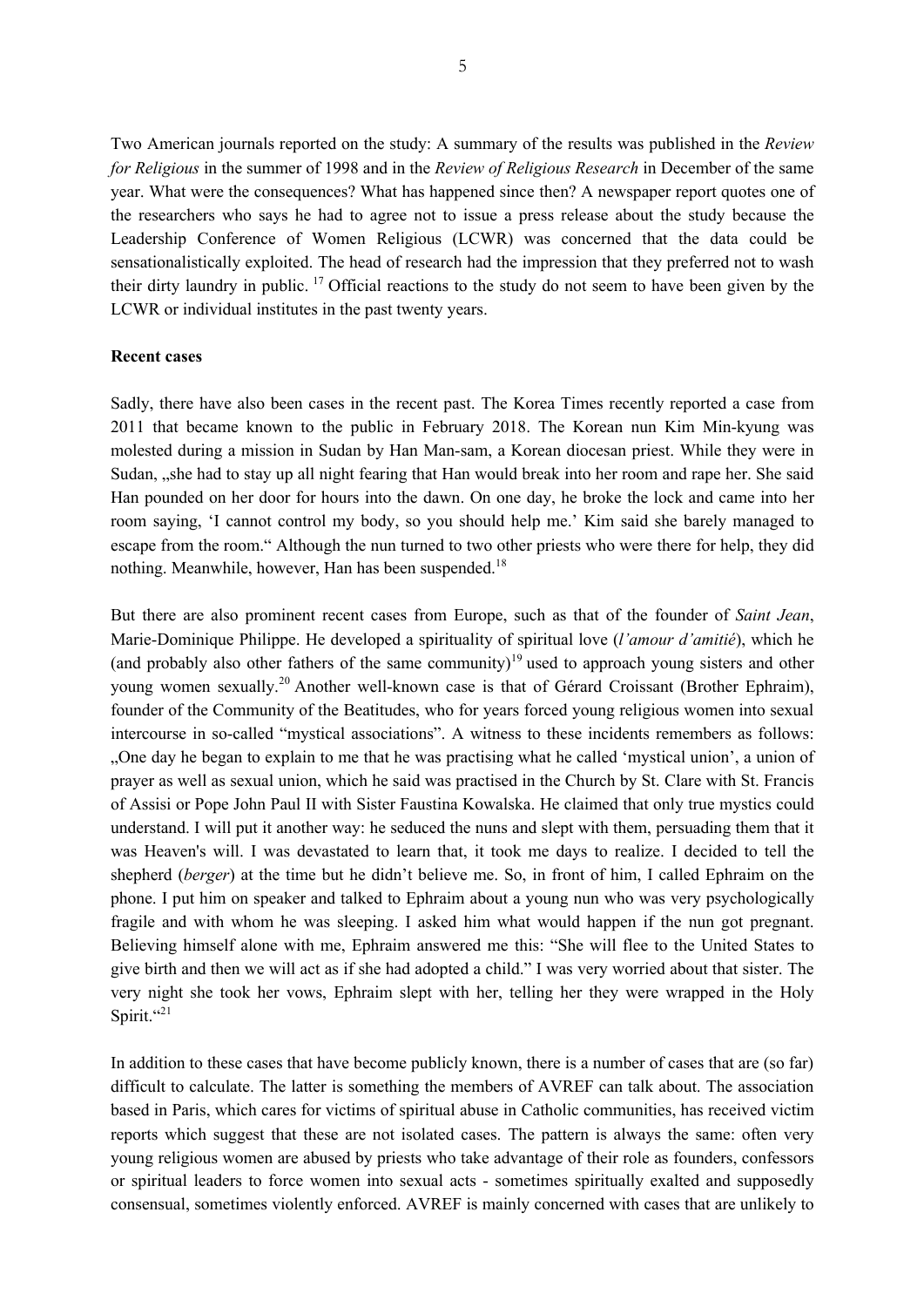ever be reported on in any newspaper. Most victims are so hurt, confused and often traumatised by their experiences that they are simply unable to go public if they manage to confide in someone at all. This often happens only tentatively and only many years after the abuse experiences.

#### **Two pressing questions**

The summary of the findings collected here can only consist of two very clearly and urgently formulated questions: How is it that religious women could (and probably still) become victims of sexual abuse in such a frighteningly high number? And: How is it that no one in the Church seems to seriously ask this question?

The fact that church institutions are obviously aware of the seriousness of internal incidents, but on the other hand take hardly any other measures than to keep them as far away from the public as possible, is a phenomenon with which we have already made our sad acquaintance in cases of child abuse. However, in dealing with child abuse, the church has for the first time been forced to deal publicly with the offences and its own institutional responsibility despite this internal tendency. Why should such an argument not also be possible in this case, where we have reason to believe that there has been sexual abuse of religious women in at least twenty-three African, Asian, European and American countries, that this abuse has resulted in deaths, forced abortions, serious mental illnesses and decades of suffering among those affected, that it may affect around thirty percent of all religious women and continues to take place?

The real question, however, is not about the causes of silence, but about the causes of abuse (although the two are probably closely related): How is it possible that religious women could become victims of sexual abuse in such an alarmingly high number? What part do power relations between Superiors and Sisters, between Priests and Sisters play? What part does a perhaps specific dynamic of spiritual accompaniment between celibate people play? How openly can such cases be discussed in the respective institutes of consecrated life? Do victims in their communities find an atmosphere in which they can talk, an atmosphere in which, in case of doubt, the reputation of their institute is not above the well-being of the individual member? How should perpetrators be dealt with - especially when they are perhaps respected clerics and renowned spiritual leaders?

Last but not least, the question of the position of religious women in the ecclesiastical power structure must be asked. Is it possible that the ignorance of the cases of abuse is not only a reaction to the abuse, but also a cause for this abuse? In this year's March edition of the *Osservatore Romano*, there are a number of nuns whose statements would at least support such a thesis.<sup>22</sup> The nuns report about their experiences of exploitation. Many sisters would work as housekeepers or pastoral workers without a contract of employment and without reasonable pay. Sisters would be made available to priests and bishops to clean for them, to wash their clothes, to serve them food - but sometimes they would not even be invited to eat with the respective dignitary at the same table. One sister is quoted as saying: "The sisters are considered volunteers who can be disposed of at will. This leads to real abuse of power."<sup>23</sup> The fact that the women quoted in this article have chosen to remain anonymous is evidence of a climate of fear in the Church. This climate ought to be overcome by those responsible by reaching out to these women. However, it is a remarkable and hopeful step that they have spoken at all.

In general, there is reason to be confident that we are at a historical moment which is favourable for us to finally discuss this subject. We are witnessing an ongoing debate in which women around the world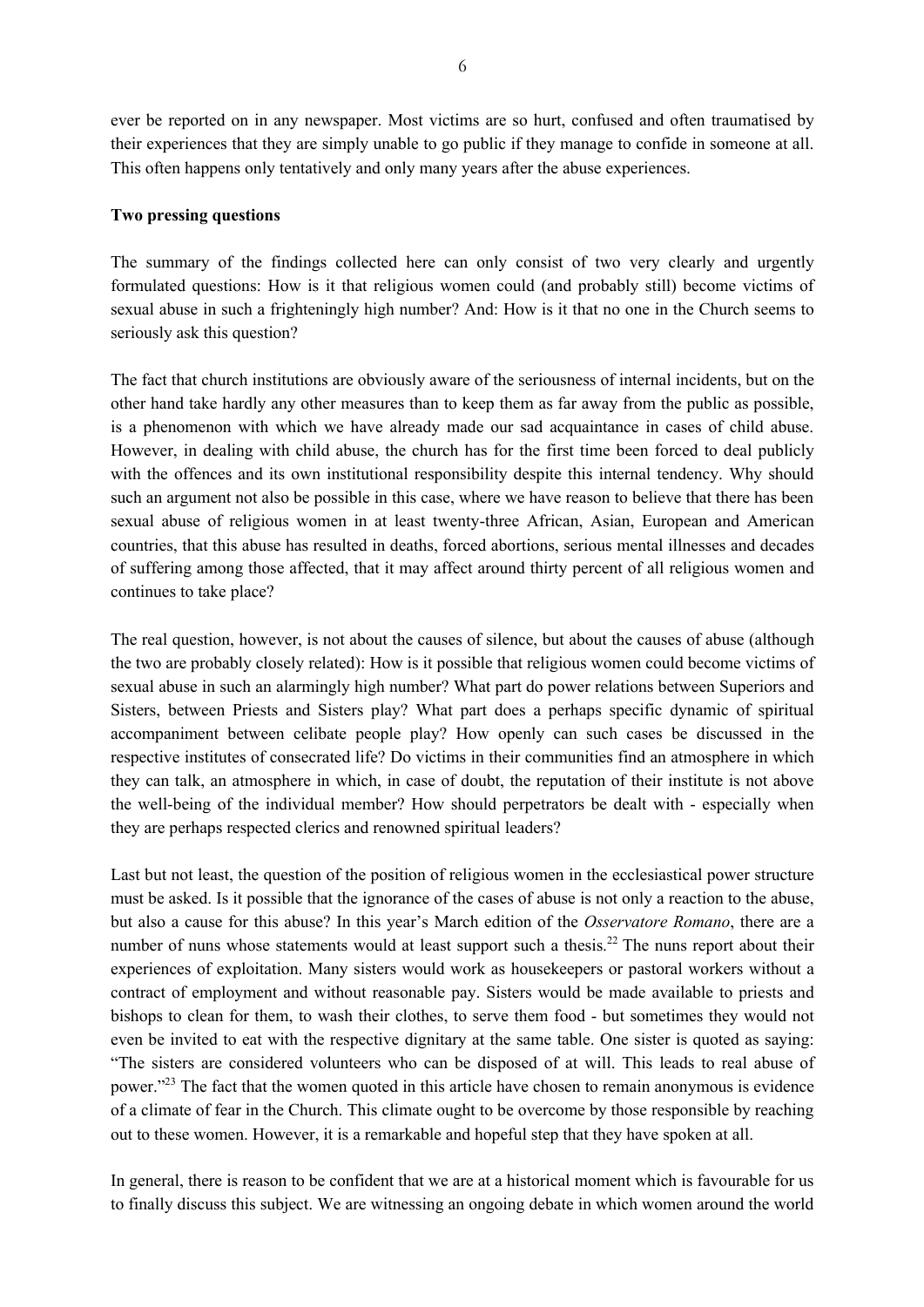speak and are heard on the issue of sexual abuse. Not forgetting that this particular debate about the sexual exploitation of nuns began already decades ago, when Maura O'Donohue, Marie McDonald and Esther Fangman drew attention to the sexual abuse of religious women for the first time. And even though the known cases were long hushed up, it is not like nothing would have happened since then: Slowly and effectively, certain people in the church have become aware that such cases exist and that it is necessary to talk about them. When I gave a lecture on spiritual abuse last autumn, which was attended by spiritual directors and leaders of retreat houses from various German dioceses, I was surprised at how clearly some of those present spontaneously spoke out on this topic - which was not directly related to the topic of the lecture. They insisted sexual abuse would be a big issue for religious women. In spiritual accompaniment and in retreat this would come up again and again.

Once victims have found a voice to talk about their suffering in a protected setting, they have already taken the first step towards coming to terms with it. The ecclesial community and religious communities should now respond to them. We now know not only that victims of sexual abuse continue to suffer from the acts and need help even after decades - and not only help in the form of therapies: Victims need at least just as vital the official recognition of the injustice they have suffered. They also have the right that perpetrators and institutions, which in many cases have become complicit, be prosecuted and held accountable. We also know, however, that the predominant concern about institutional standing, the associated silence and the insistence on "internal solutions" do not lead to abuse being effectively combated.

It seems to me that there is only an appropriate reaction from the church to the alarming findings compiled in this article: To investigate the conditions of abuse, to confront and bring to justice the perpetrators and to take effective measures to prevent future cases. First and foremost, however, the victims must be relieved of their fear of speaking and given an ear. It is the task of church leaders, religious congregations, religious superiors, and episcopal vicars for consecrated life to officially proclaim to the victims what "Sister Cécile" dares to say in the Osservatore only under a pseudonym: "You have the right to speak"!

<sup>4</sup> Chris Hedges, Documents Allege Abuse of Nuns by Priests. The New York Times. 21st March 2001. «www.nytimes.com».

- $<sup>5</sup>$  Allen and Schaeffer.</sup>
- <sup>6</sup> Allen and Schaeffer.
- $7 \overline{\phantom{a}}$  Allen and Schaeffer.
- <sup>8</sup> Hedges.

<sup>&</sup>lt;sup>1</sup> Hubert Wolf, The Nuns of Sant' Ambrogio. The True Story of a Convent in Scandal, 2015.

<sup>&</sup>lt;sup>2</sup> Urs Hafner, Sexualleben als Gottesdienst. Neue Zürcher Zeitung, 27. März 2013.

<sup>&</sup>lt;sup>3</sup> John Allen and Pamela Schaeffer, Reports of abuse. AIDS exacerbates sexual exploitation of nuns, reports allege. National Catholic Reporter, 16. März 2001. ‹www.ncronline.org›.

<sup>&</sup>lt;sup>9</sup> Hedges.

<sup>&</sup>lt;sup>10</sup> The twenty-three countries listed in the report are: Botswana, Burundi, Brazil, Colombia, Ghana, India, Ireland, Italy, Kenya, Lesotho, Malawi, Nigeria, Papua New Guinea, Philippines, South